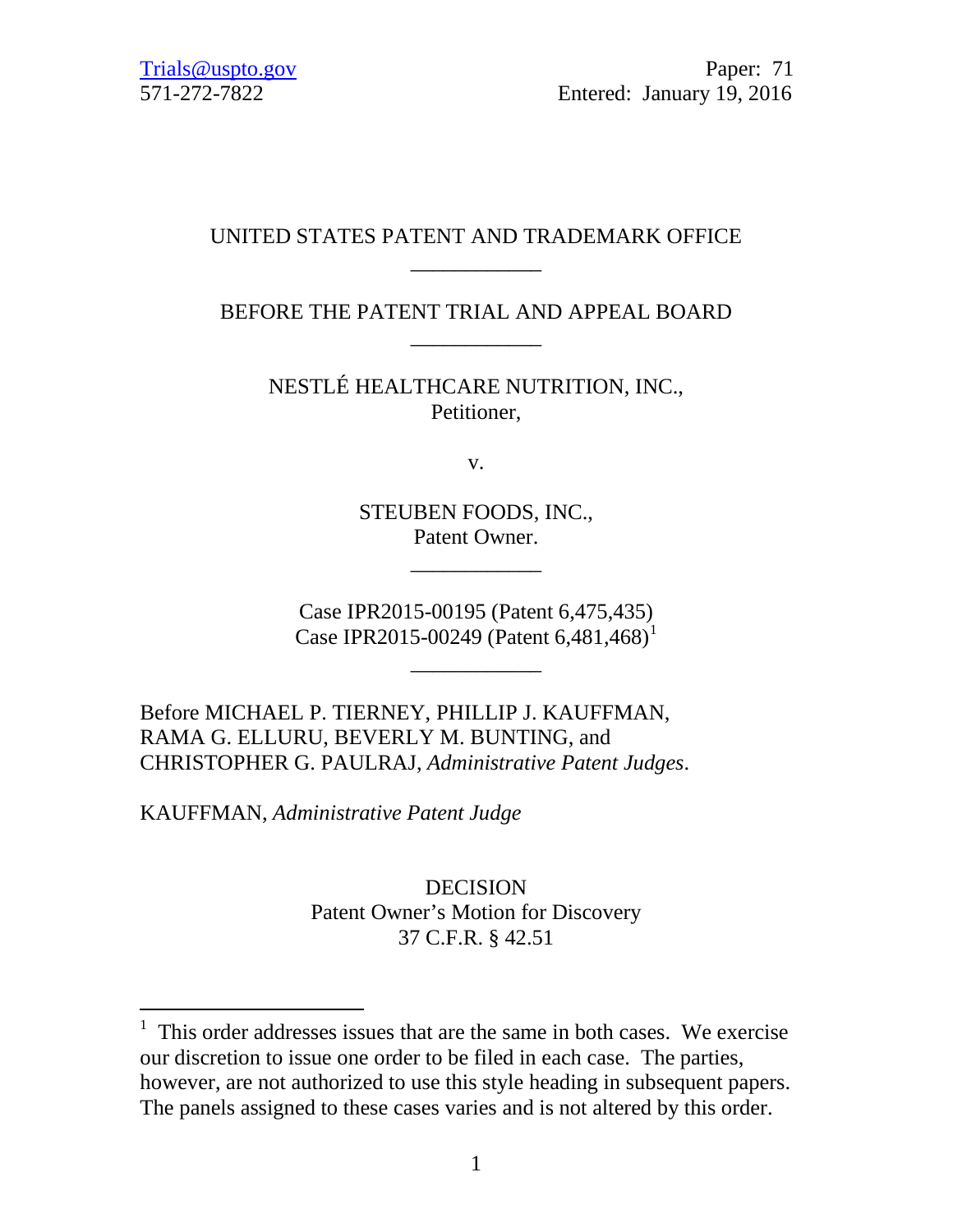# I. PATENT OWNER'S REQUEST

On December 22, 2015, a conference call was held with the parties at Patent Owner's request, in which we authorized Patent Owner to file a Motion for Discovery. Paper 54. Accordingly, Patent Owner filed similar Motions for Discovery in IPR2015-00195 and IPR2015-00249. Paper 61 ("Mot.").<sup>[2](#page-1-0)</sup> Petitioner filed an opposition in each proceeding. Paper  $65$ ("Opp."). In its Motion, Patent Owner seeks discovery of certain sales agreement(s). Mot. 1.

For context, it is helpful to understand that Petitioner purchased seven bottling machines from GEA Process Engineering, Inc. ("GEA") and GEA's predecessor, Procomac SpA. Opp. 2. These seven machines we purchased in three groupings: (1) lines  $1-5$ , (2) line  $6/7$ , and ([3](#page-1-1)) line  $8<sup>3</sup>$  *Id.* 

Throughout this proceeding, Patent Owner has maintained that GEA was served with complaints alleging infringement of each respective patent that is the subect of these *inter partes* reviews more than a year before the Petitions at hand were filed, and because GEA is a privy of Petitioner, the Petitions at hand are time barred under 35 U.S.C. § 315(b). Paper 9, 3–31. In Patent Owner's Preliminary Response, this argument was based primarily on the agreement to purchase the line 8 equipment ("the line 8 agreement"). *Id.* In Patent Owner's Response, Patent Owner expanded this argument to assert that Petitioner is obligated to indemnify GEA for infringement resulting from the sale of lines 1–5 and 6/7. Mot. 1; Paper 42, 48–49.

<span id="page-1-0"></span><sup>&</sup>lt;sup>2</sup> Unless otherwise stated, we reference the papers of IPR2015-00249. Similar papers are filed in IPR2015-00195.<br><sup>3</sup> Patent Owner explains that lines 1–6 actually refers to lines 1–5 and 7. *See* 

<span id="page-1-1"></span>Mot. 3–4. That is, line 7 is sometimes referred to as line 6 and sometimes as line 7. To avoid confusion we refer to it as "line 6/7".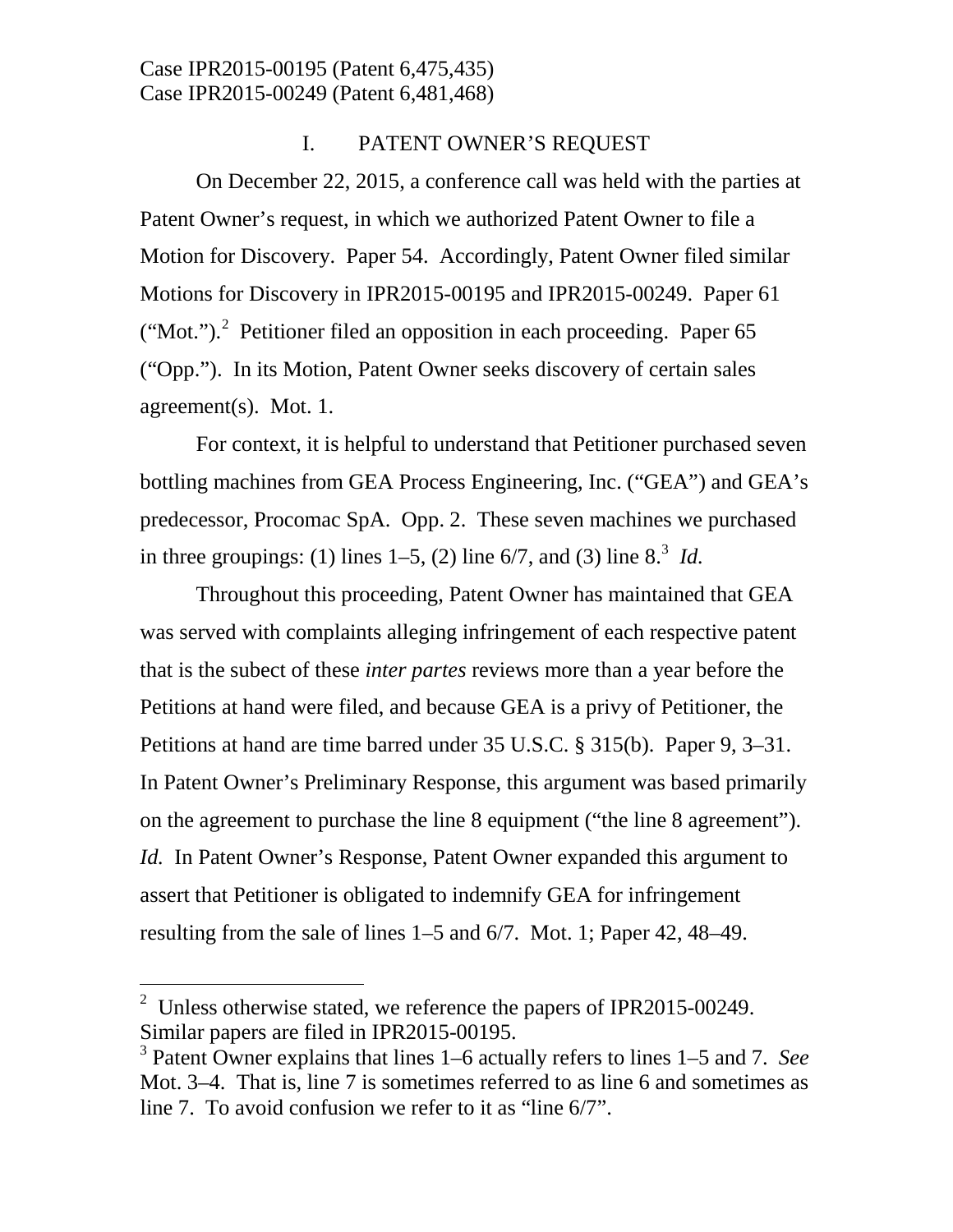Patent Owner contends that the sales agreement(s) it seeks pertain to lines 1– 5 and 6/7, and will likely establish that Petitioner had the right to control the GEA litigation. Mot. 1.

Patent Owner contends that Exhibits 2072 and 2073 are supplements to Exhibits  $1031-1033$  regarding line 8. $4$  Mot. 3. Specifically, Patent Owner contends that Exhibit 2072 is a GEA quote that includes technical specifications provided by Petitioner to GEA. Mot. 2–4. Patent Owner contends that Exhibit 2072 repeatedly states that some technical specifications for line 8 are the same as line 6/7. *Id.* at 4. Based on this, Patent Owner asserts that Petitioner provided technical specifications for line 6/7. According to Patent Owner, because Petitioner provided these specifications, the California Commercial Code requires Petitioner to defend GEA, should it be necessary to do so, and thus Petitioner would control the GEA litigation, demonstrating that Petitioner is in privy with GEA. Mot. 1; *see also* Paper 42, 48–50 (longer explanation of privity argument).

Regarding lines 1–5, Patent Owner contends that because these were similar machines furnished by the same supplier (GEA), it is beyond mere speculation that similar specifications were provided by Petitioner to GEA for the purchase. Mot. 4. Patent Owner makes three other supporting assertions. First, Patent Owner contends that GEA's website states that it "designs and manufactures complete customized bottling plants." Mot. 5 (quoting with emphasis Ex. 2064). Second, Patent Owner contends that Exhibits 1031–1033 expressly refer to the contract providing the machine specifications, which suggests that such is the default or standard practice

<span id="page-2-0"></span> $\frac{1}{4}$  Patent Owner's only reliance on Exhibit 2073 is to state that it is a draft of the specifications of Exhibit 2072. Mot. 2.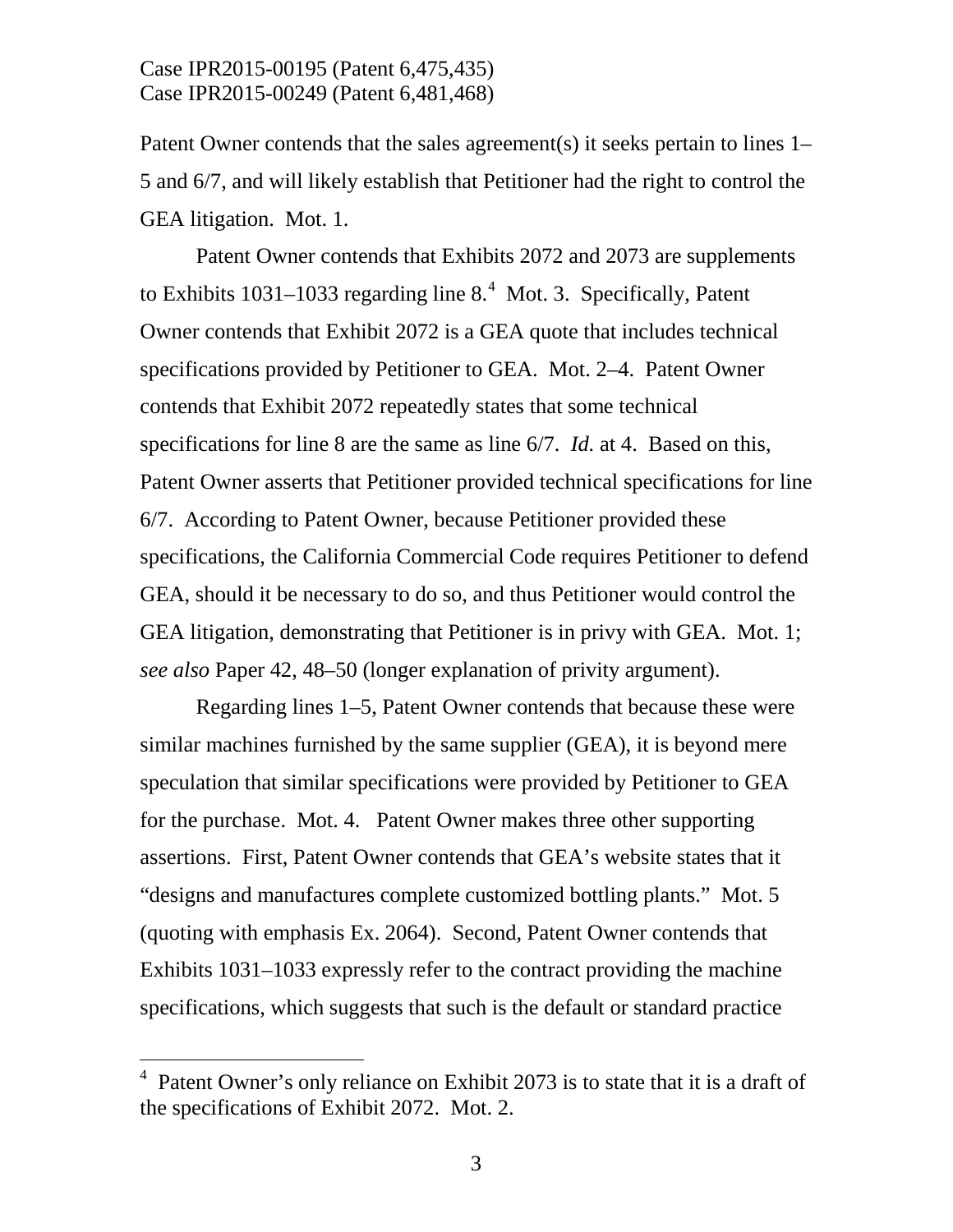and provides for Petitioner to further customize the bottle fillers after it has provided the original specifications. *Id.* (citing Ex. 1032 ¶¶ 4, 6, 25, 30). Third, Patent Owner contends that Exhibit 1033 provides that GEA is not guaranteeing compliance with emissions regulations or providing any warranty that the machines do not infringe third party patents, which suggests that Petitioner provided the relevant design specifications for each filling machine. *Id.* (citing Ex. 1033  $\P\P$  1, 8).

Patent Owner presents two arguments that the sales agreement(s) should be provided as routine discovery and in the alternative, argues that the sales agreement(s) should be the subject of additional discovery.

Regarding routine discovery, Patent Owner contends that Exhibits 1031–1033 are only part of the sales agreements [5](#page-3-0) , and because Petitioner has referred to part of that agreement, Petitioner must provide the entire agreement. Mot. 6 (citing 37 C.F.R. § 42.51(b)(1)(i), and *Baby Trend, Inc. v. Wonderland Nurserygoods Co., Ltd*., Case IPR2015-00842 (PTAB Sept. 28, 2015) (Paper 24).

Patent Owner also contends that Petitioner is obligated to produce the requested agreement(s) as routine discovery because it is inconsistent information under 37 C.F.R. § 42.51(b)(iii). Specifically, Patent Owner reasons that the sales agreement(s) will show that the lines were custom made and built to Petitioner's specifications, which is inconsistent with Petitioner's denial of such. Mot. 6–7 (citing Petitioner's denial at Paper 46, 21).

Regarding additional discovery, Patent Owner contends that: (1) there is more than a possibility and mere allegation that the bottle filling machines

<span id="page-3-0"></span><sup>&</sup>lt;sup>5</sup> We refer to agreements, because of Petitioner's groupings.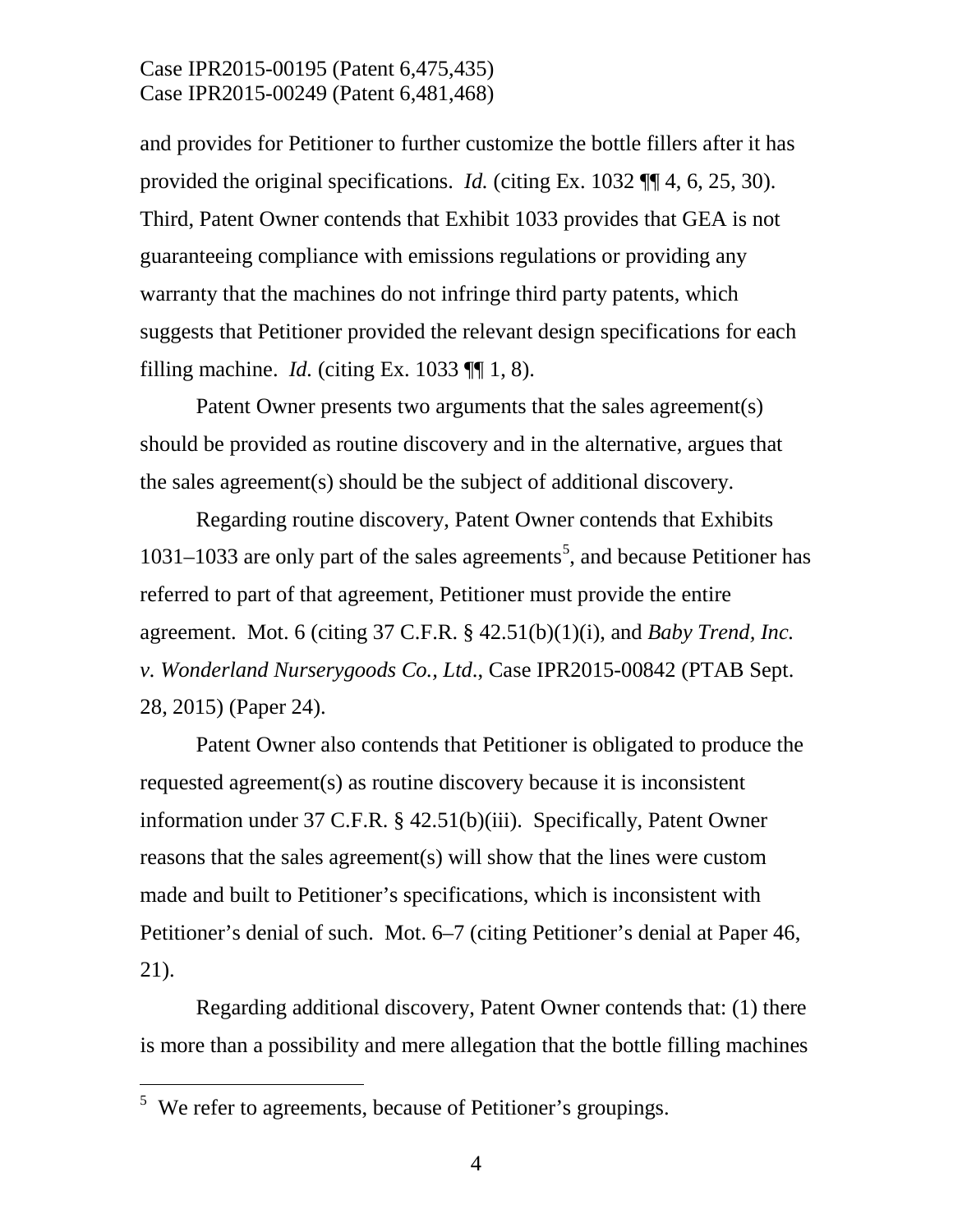were built to Petitioner's specifications, (2) the information sought is nonprivileged information which cannot be effectively obtained by other means, (3) the materials sought are readily identifiable, and (4) production of the agreement(s) sought will not be burdensome. Mot. 7.

## II. ANALYSIS

As the moving party, it is Patent Owner's burden to demonstrate they are entitled to the relief requested. 37 C.F.R. §§ 42.20, 22.

### *A. Lines 1–5 Do Not Fit Patent Owner's Privity Theory*

Lines 1–5 were purchased in 2006 from Procomac SpA, an Italian company. Opp. 2. (citing Ex. 1032 ¶ 73; Ex. 1031 ¶ 73; Ex. 1037). Based on the record presented, Patent Owner has failed to demonstrate that regardless of which jurisdiction's law applies to the purchase, Petitioner would be required to defend GEA. Consequently, any sales agreement(s) related to lines 1–5 does not fit Patent Owner's privity argument based on indemnity.

#### *B. Line 6/7*

## *1. Patent Owner's Actions Are Not Timely*

Patent Owner contends that Petitioner initially refused to allow Patent Owner to refer to what are now Exhibits  $2072$  and  $2073^6$  $2073^6$ , and only when Patent Owner brought a motion in the District Court seeking relief from the protective order did Petitioner agree, on January 4, 2016, that Patent Owner may refer to those documents. Mot. 1–2. It is important to distinguish that

<span id="page-4-0"></span> <sup>6</sup> These Exhibits have been entered as "parties and board only."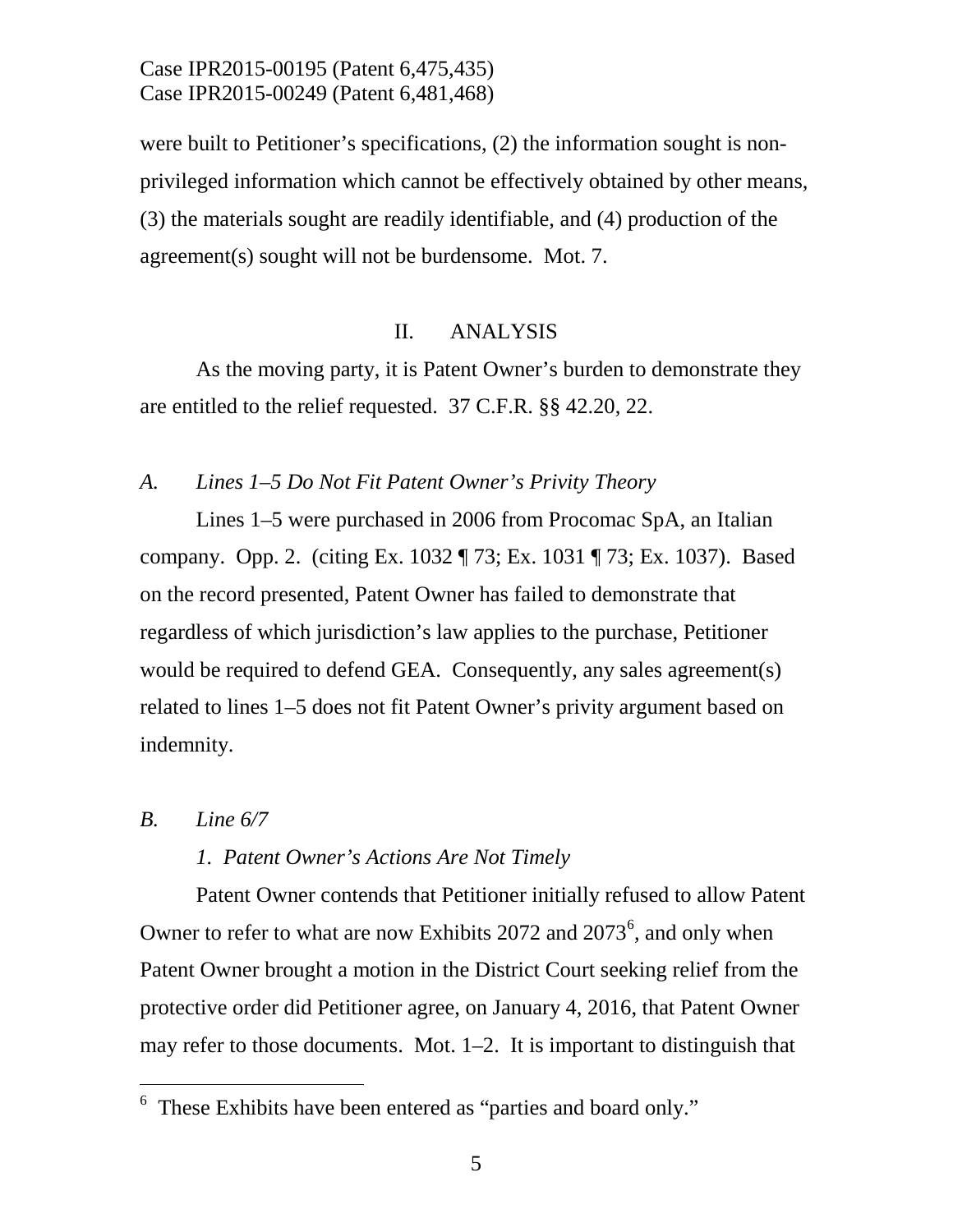Patent Owner does not assert that Exhibits 2072 and 2073 were served on, or otherwise obtained by, Patent Owner on January 4, 2016. Rather, it was on that date that relief from the District Court protective order in the form of agreement by Petitioner permitted Patent Owner to refer to those documents in these proceedings. Consistent with that interpretation, Petitioner contends that Exhibits 2072 and 2073 were provided by GEA to Patent Owner on December 13, 2013. Opp. 1. Further, according to Petitioner, Patent Owner produced Exhibits 2072 and 2073 to Petitioner on September 22, 2015. *Id.*

In the call seeking authorization for this Motion, Patent Owner stated that it first learned that Exhibits 1031–1033 related to lines 1–5 and 6/7 in Petitioner's Reply on December 4, 2015. *See* Ex. 2070 (transcript of call), 41:10–13. To the contrary, Petitioner informed Patent Owner those Exhibits related to lines 1–5 and 6/7 on May 22, 2015. *See* IPR2014-01235, Paper 44 (Petitioner's Reply), Ex.  $1027-1029$  $1027-1029$  $1027-1029$ .

Consequently, Patent Owner had both the information in Exhibits 1031–1033 and that in Exhibits 2072–2073 since at least May 22, 2015, but did not seek discovery of the sales agreement(s) until late December 2015. This is particularly troublesome given the advanced state of the proceedings. Patent Owner's Response was submitted on September 9, 2015, Petitioner's Reply was submitted on December 4, 2015, and oral argument is scheduled for January 27, 2016. *See* Papers 42, 46, 67.

<span id="page-5-0"></span> <sup>7</sup> Exhibits 1027–1029 of IPR2014-01235 are entered as Exhibits 1031–1033 in IPR2015-00249.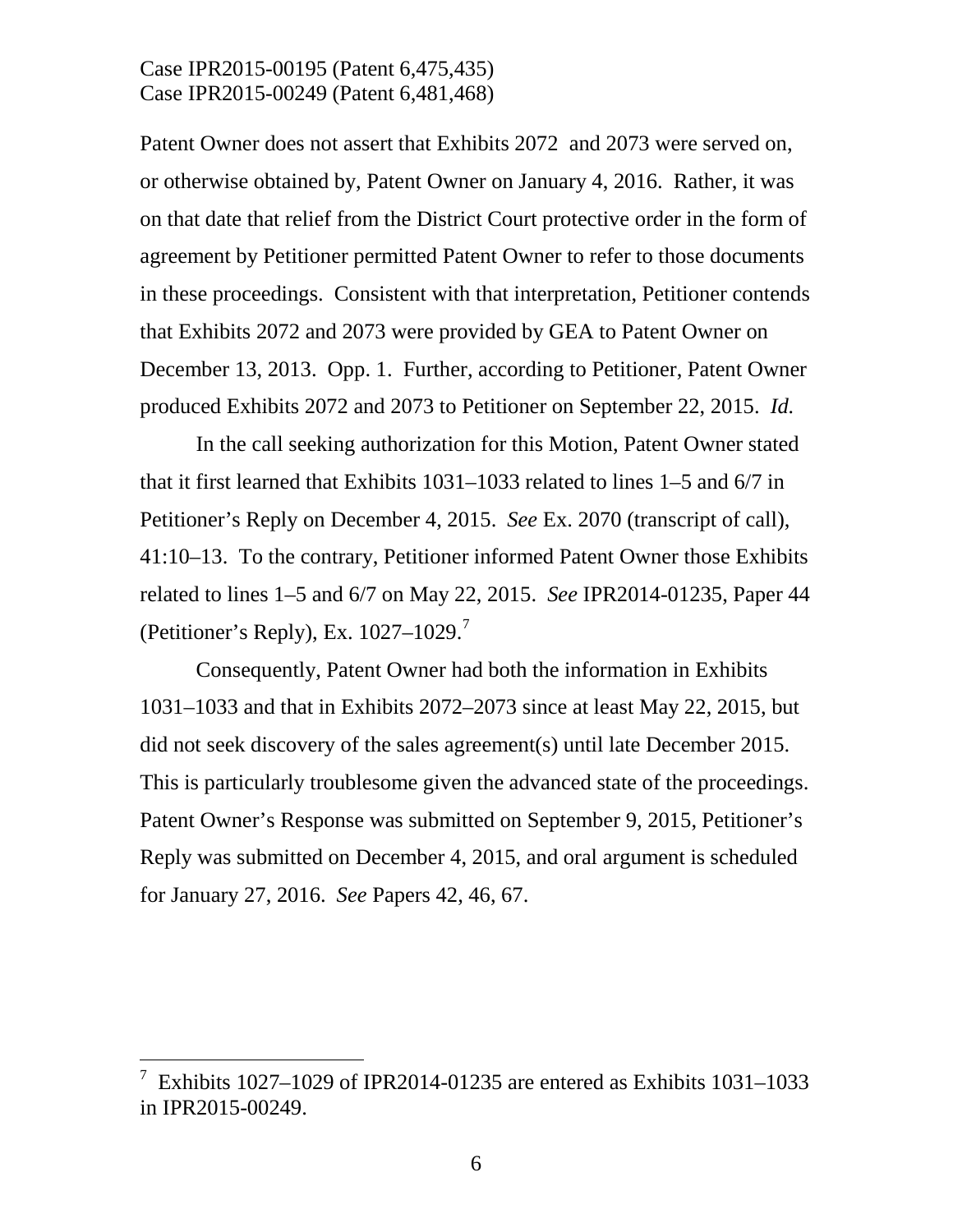*2. Patent Owner Has Not Demonstrated More than a Possibility Something Useful Will Be Found* Line 6/7 was purchased in 2008, and that agreement disclaims CISG to adopt California law. Opp. 2; Ex. 1033,  $1-2.^8$  $1-2.^8$ 

Patent Owner contends that Exhibit 2072 indicates that some of the conditions of line 8 were to be the same as line 7. Mot. 3. For example, Patent Owner identifies that for section 1.2.4.2, *Sterilization Requirements*, "[s]imilar bottle conditions in line 7 will be acceptable for line 8." *Id*. at 4; Ex. 2072, 10, 1.2.4.2, UR.S052, *Initial Bioburden of the caps*. Patent Owner has not persuasively explained why the fact that line 8 has some of the same conditions as line 6/7 indicates that Petitioner provided specifications to GEA so that line 6/7 was custom built to those specifications.

These proceedings already contain argument and evidence regarding indemnification under the line 8 agreement, and having considered this argument and evidence, the Board determined that Patent Owner has not provided a sufficient factual basis upon which to conclude that Petitioner and GEA are privies. *See* Paper 25, 7–19; *see also* IPR2015-01235, Paper 63 (final written decision of a related case between these parties with similar evidence and outcome). Patent Owner's assertions in this Motion regarding line 6/7, even if true, do not support any more of a privity relationship between GEA and Petitioner than what is already reflected in the record.

*3. Patent Owner's Request is Overly Burdensome*

Patent Owner provides the following proposed discovery request:

The complete sales agreements referred to at page 24 of Petitioner's reply brief (Paper 46), including any contract(s) to

<span id="page-6-0"></span> <sup>8</sup> Exhibit 1033 replaces section 72 and 73 of Exhibit 1031. Ex. 1033, 1–2, ¶¶ 3, 4; Ex. 1031, 8.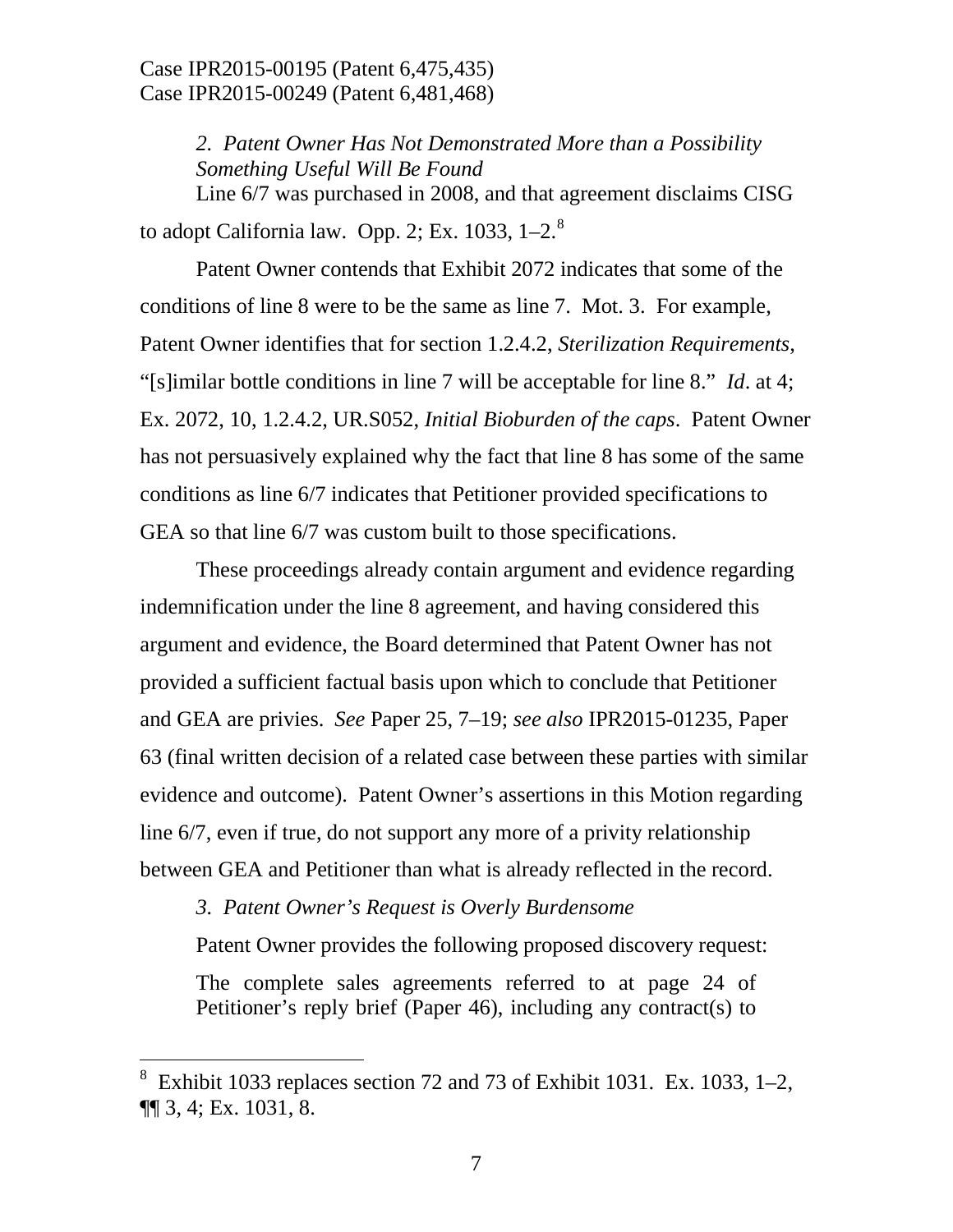> which Exs. 1031-33 were attached and any associated technical specifications or annexes.

Mot. 1; Ex. 2071, 4.

Patent Owner's theory is that line 6/7 was custom made and built to Petitioner's specifications, yet Patent Owner's request is not limited to documents that demonstrate specifications were provided by Petitioner. Rather, Patent Owner seeks the entire agreement(s) to conclude "any" associated technical specifications (not just those provided by Petitioner) and "any" annexes.

#### *C. Conclusion*

Patent Owner waited too long (i.e., 7 months) to make this request once it became aware of its existance. Further, the proceedings are at an advanced state. These reasons alone are sufficient to deny Patent Owner's request.

With regard to lines 1–5, Patent Owner has failed to demonstrate that the sales agreement(s) require Petitioner to indemnify GEA.

Regarding line 6/7, Petitioner did not cite a sales agreement(s) for line 6/7, and therefore 37 C.F.R.  $\S$  42.51(b)(1)(i) does not require production of any such agreement as routine discovery. Nor is the case at hand analogous to *Baby Trend* as patent Owner contends. *See* Mot. 6 (*citing Baby Trend, Inc. v. Wonderland Nurserygoods Co., Ltd*., Case IPR2015-00842 (PTAB Sept. 28, 2015) (Paper 24). There, the Board held that when part of a transcript is cited, the entire transcript must in fairness, be provided. *Baby Trend* at 5. Here, a sales agreement is comprised of a variety of elements, and Patent Owner has not persuasively explained viewing some of those parts in isolation is misleading or otherwise unfair.

8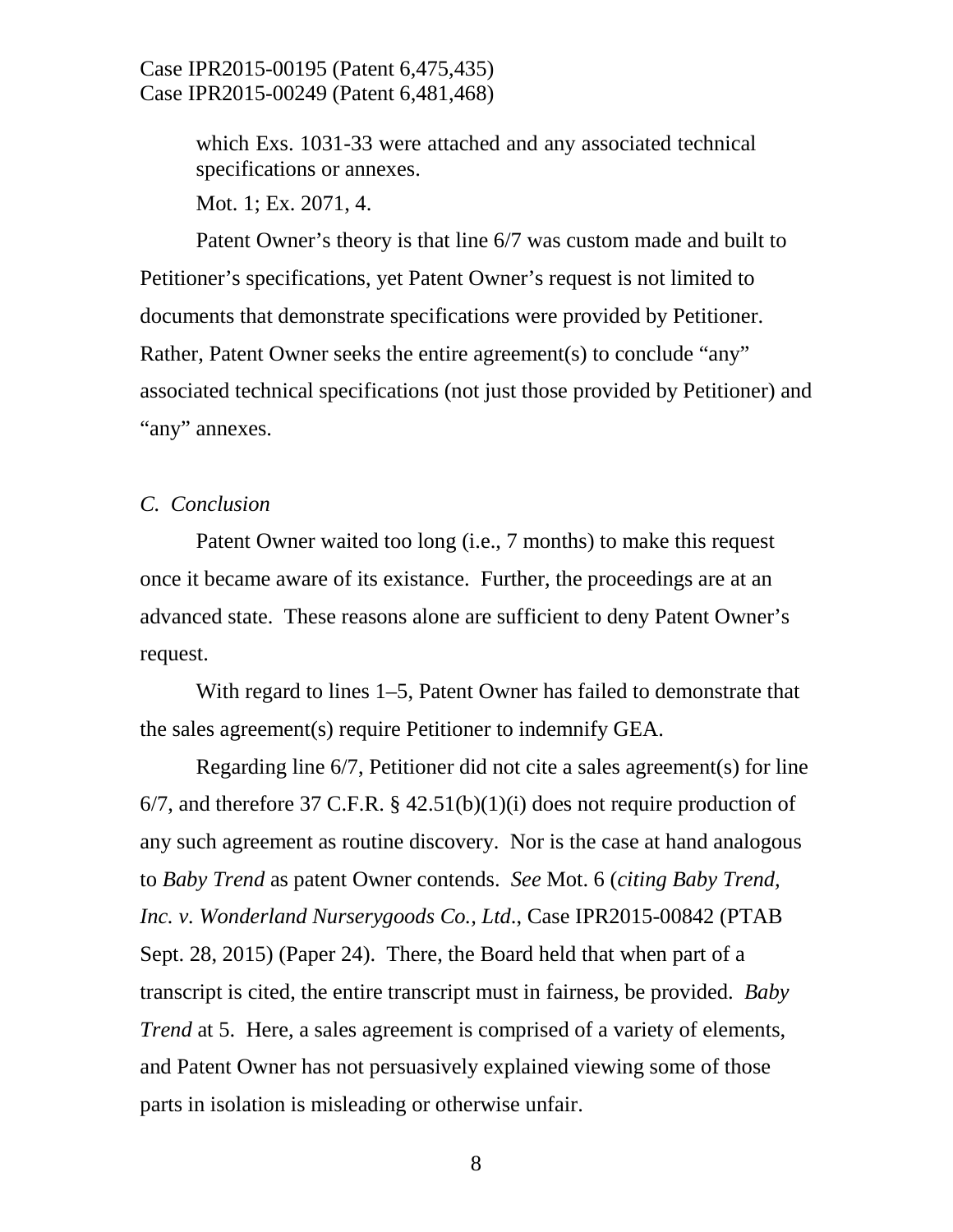Patent Owner has not persuasively demonstrated that the sales agreement(s) are inconsistent with Petitioner's assertion that line 6/7 was not custom built to Petitioner's specifications. *See* 37 C.F.R. § 42.51(b)(iii).

Regarding additional discovery, as noted above, Patent Owner's request is not timely and it is late in the proceedings. Patent Owner's contention that Petitioner must have provided specifications for line 6/7 is not persuasive. Further, given that the information sought, even if true, does not suggest any more of a privity relationship than what is in the record, Patent Owner has not persuaded us that the information sought would be useful. Beyond this, Patent Owner's request is overly burdensome. For at least these reasons, Patent Owner has not demonstrated that granting this motion would be in the interests of justice. *See* 37 C.F.R. §§ 42.20, 22,  $51(b)(2)$ .

#### III. ORDER

In consideration of the foregoing, it is: ORDERED that Patent Owner's Motion for Discovery is *denied*.